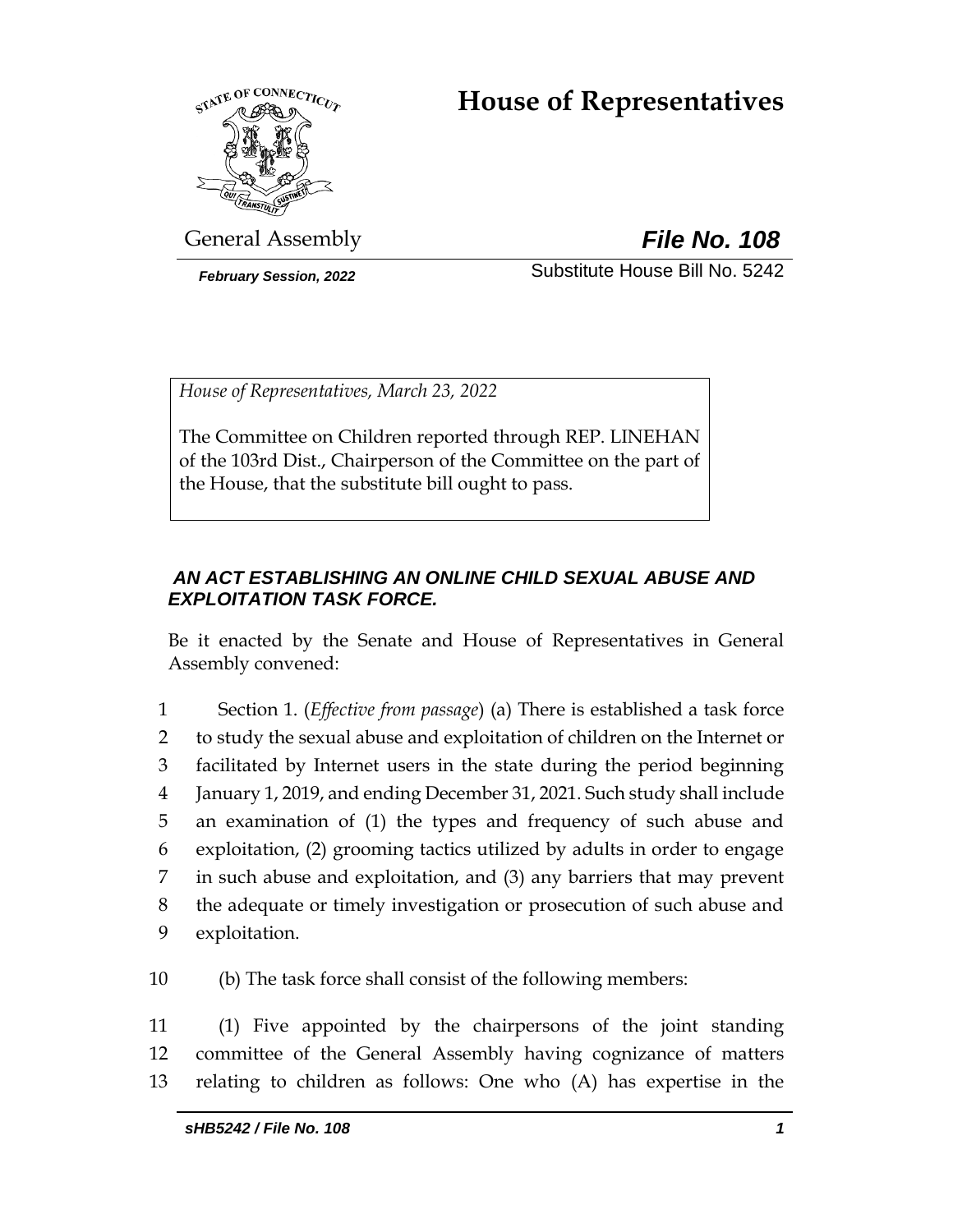| 14 | prosecution of child sexual abuse and exploitation originating on the        |  |  |
|----|------------------------------------------------------------------------------|--|--|
| 15 | Internet, (B) has expertise in data and behavioral trends concerning         |  |  |
| 16 | child sexual abuse and exploitation, (C) is a representative of the          |  |  |
| 17 | Connecticut Police Chiefs Association, (D) is a representative of the        |  |  |
| 18 | Alliance to End Sexual Violence, and (E) is a representative of Safe From    |  |  |
| 19 | Online Sex Abuse;                                                            |  |  |
| 20 | Commissioner of Children and Families, or the<br>(2)<br>The                  |  |  |
| 21 | commissioner's designee;                                                     |  |  |
| 22 | (3) The Commissioner of the Department of Emergency Services and             |  |  |
| 23 | Public Protection, or the commissioner's designee; and                       |  |  |
| 24 | (4) The Chief State's Attorney, or the Chief State's Attorney's              |  |  |
| 25 | designee.                                                                    |  |  |
| 26 | (c) All initial appointments to the task force shall be made not later       |  |  |
| 27 | than thirty days after the effective date of this section. Any vacancy shall |  |  |
| 28 | be filled by the appointing authority.                                       |  |  |
| 29 | (d) The chairpersons of the joint standing committee of the General          |  |  |
| 30 | Assembly having cognizance of matters relating to children shall select      |  |  |
| 31 | the chairperson of the task force from among the members of the task         |  |  |
| 32 | force. Such chairperson shall schedule the first meeting of the task force,  |  |  |
| 33 | which shall be held not later than sixty days after the effective date of    |  |  |
| 34 | this section.                                                                |  |  |
| 35 | (e) The administrative staff of the joint standing committee of the          |  |  |
| 36 | General Assembly having cognizance of matters relating to children           |  |  |
| 37 | shall serve as administrative staff of the task force.                       |  |  |
| 38 | (f) Not later than January 1, 2023, the task force shall submit a report     |  |  |
| 39 | on its findings and recommendations to the joint standing committee of       |  |  |
| 40 | the General Assembly having cognizance of matters relating to children,      |  |  |
| 41 | in accordance with the provisions of section 11-4a of the general statutes.  |  |  |
| 42 | The report shall include, but not be limited to, (1) the number of           |  |  |
| 43 | allegations of such abuse and exploitation reported to law enforcement,      |  |  |
| 44 | (2) the number of such reports that resulted in arrest and the number of     |  |  |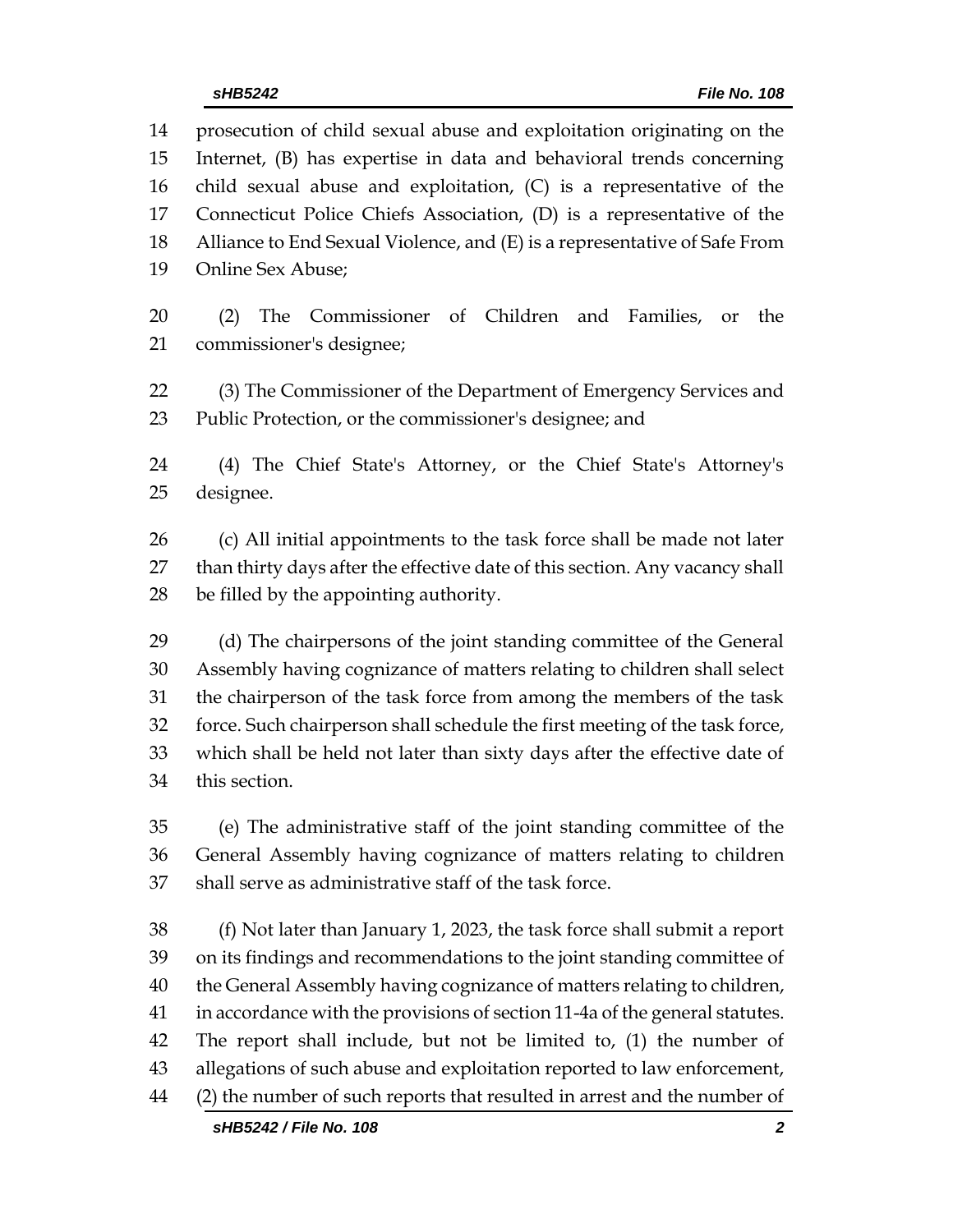- 45 such reports that resulted in prosecution, and (3) to the extent the task
- 46 force can determine, the reasons why certain allegations were not
- 47 prosecuted. The report shall not contain personally identifying
- 48 information concerning victims of child sexual abuse or exploitation.
- 49 The task force shall terminate on the date that it submits such report or
- 50 January 1, 2023, whichever is later.

This act shall take effect as follows and shall amend the following sections:

| Section 1 | rom passage<br>$+r$ | ъ<br>lew section |
|-----------|---------------------|------------------|

# *Statement of Legislative Commissioners:*

In Section 1(a), "the Internet" was inserted after "children on" for clarity.

*KID Joint Favorable Subst.*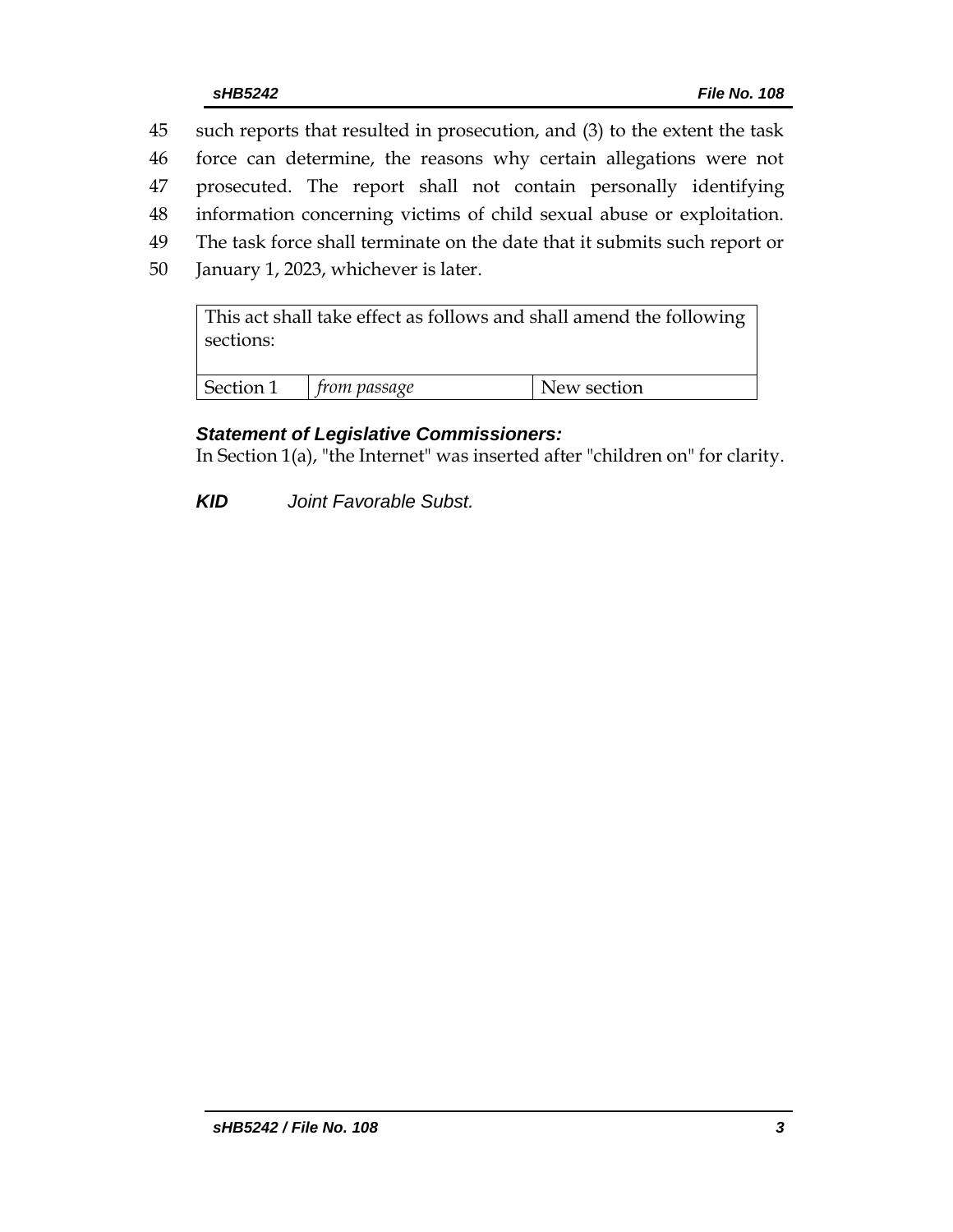*The following Fiscal Impact Statement and Bill Analysis are prepared for the benefit of the members of the General Assembly, solely for purposes of information, summarization and explanation and do not represent the intent of the General Assembly or either chamber thereof for any purpose. In general,*  fiscal impacts are based upon a variety of informational sources, including the analyst's professional *knowledge. Whenever applicable, agency data is consulted as part of the analysis, however final products do not necessarily reflect an assessment from any specific department.*

## *OFA Fiscal Note*

*State Impact:* None

*Municipal Impact:* None

#### *Explanation*

The bill establishes a task force to study the sexual abuse and exploitation of children on the Internet or facilitated by Internet users in the state during the period from January 1, 2019 through December 31, 2021. The task force shall submit its findings and recommendations to the Committee on Children by January 1, 2023.

This bill has no fiscal impact as PA 17-236 prohibits transportation allowances for task force members.

#### *The Out Years*

*State Impact:* None *Municipal Impact:* None